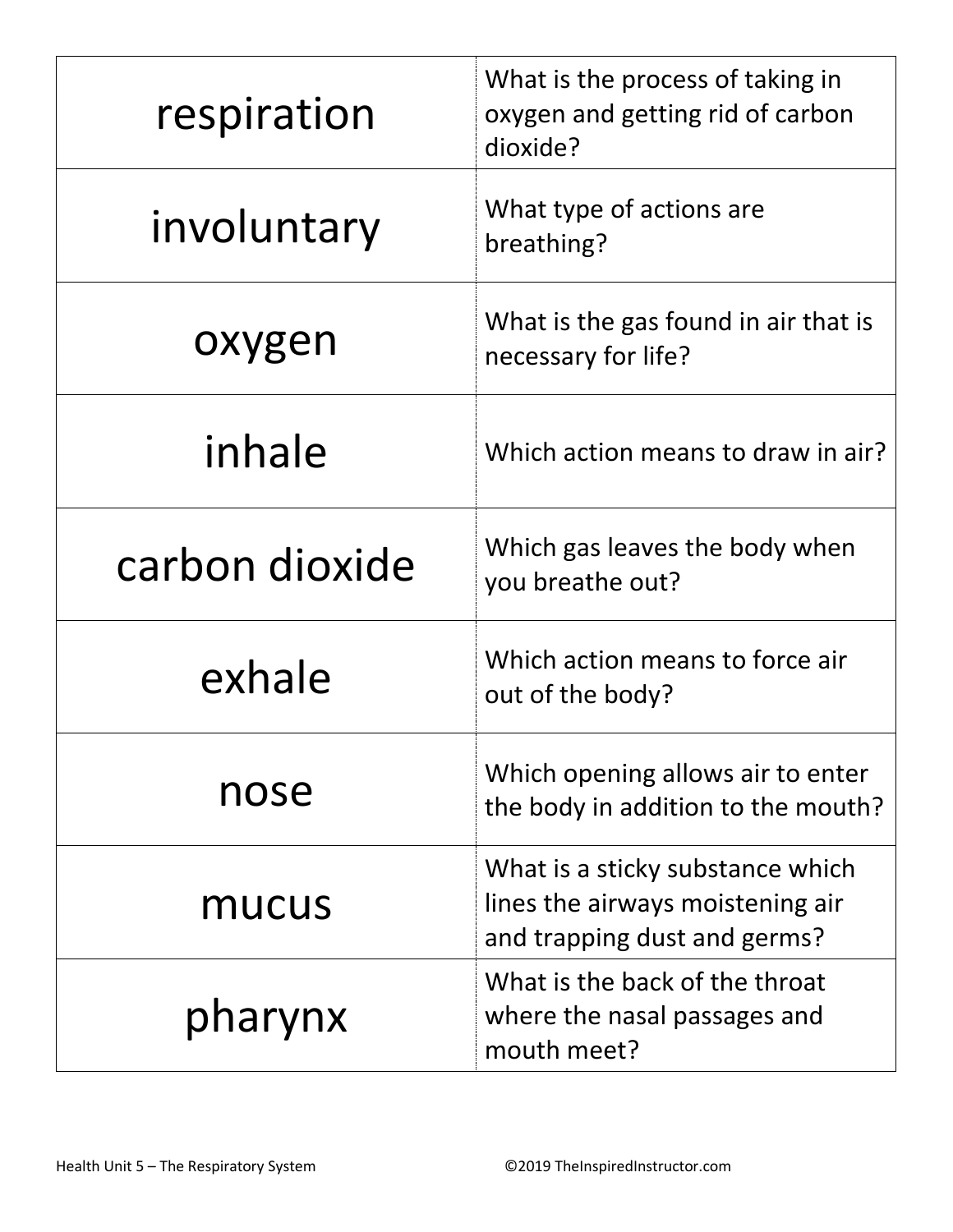| larynx       | What is the top of the wind pipe is<br>called where the vocal cords are<br>located?                          |
|--------------|--------------------------------------------------------------------------------------------------------------|
| trachea      | What is wind pipe is called?                                                                                 |
| bronchi      | What are the two large branches<br>of the wind pipe reaching into the<br>lungs?                              |
| bronchioles  | What are the smaller branches of<br>the respiratory system are called?                                       |
| alveoli      | What are tiny sacs which do the<br>work of exchanging gases?                                                 |
| lungs        | What are the fleshy lobes of alveoli<br>called?                                                              |
| diaphragm    | What is the large smooth muscle<br>which inflates the lungs by<br>changing the air pressure of the<br>chest? |
| epiglottis   | What covers the trachea to keep<br>food from entering the airways<br>while you eat?                          |
| hand washing | What can be done frequently to<br>reduce the likelihood of getting the<br>common cold?                       |